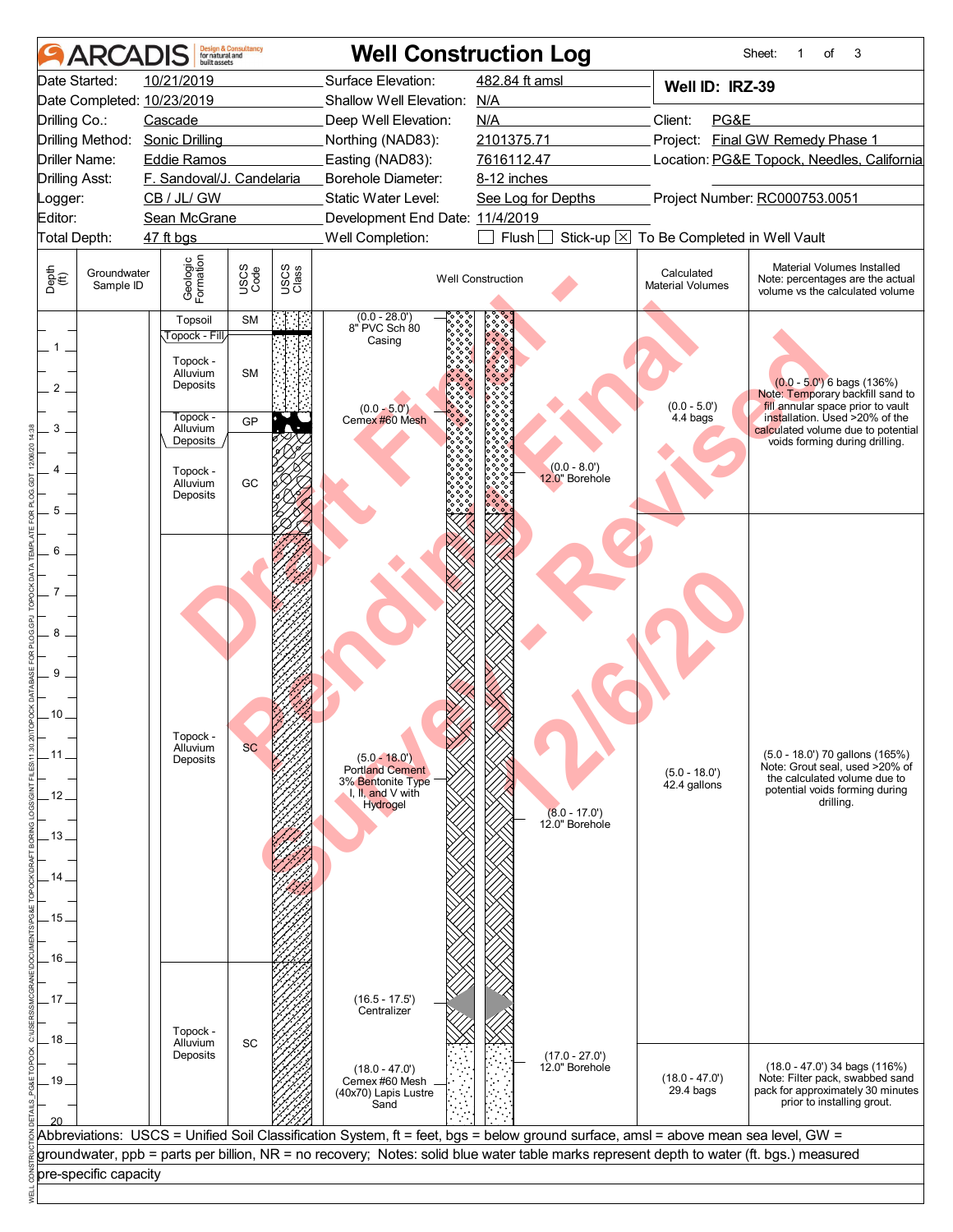|                                                                                                                                      | <b>ARCADIS</b>                                           | built assets                                                                                                                                                                                              | <b>Design &amp; Consultancy</b><br>for natural and                                           |                             | <b>Well Construction Log</b>                                                                                                                                                         |                          |                                                                                                                                                      |                                          | Sheet:<br>2<br>3<br>of                                                                                                                 |  |  |
|--------------------------------------------------------------------------------------------------------------------------------------|----------------------------------------------------------|-----------------------------------------------------------------------------------------------------------------------------------------------------------------------------------------------------------|----------------------------------------------------------------------------------------------|-----------------------------|--------------------------------------------------------------------------------------------------------------------------------------------------------------------------------------|--------------------------|------------------------------------------------------------------------------------------------------------------------------------------------------|------------------------------------------|----------------------------------------------------------------------------------------------------------------------------------------|--|--|
|                                                                                                                                      | Date Started:                                            | 10/21/2019                                                                                                                                                                                                |                                                                                              |                             | Surface Elevation:                                                                                                                                                                   | 482.84 ft amsl           |                                                                                                                                                      | Well ID: IRZ-39                          |                                                                                                                                        |  |  |
|                                                                                                                                      |                                                          | Date Completed: 10/23/2019                                                                                                                                                                                |                                                                                              | Shallow Well Elevation: N/A |                                                                                                                                                                                      |                          |                                                                                                                                                      |                                          |                                                                                                                                        |  |  |
| Drilling Co.:                                                                                                                        |                                                          | Cascade                                                                                                                                                                                                   |                                                                                              |                             | Deep Well Elevation:                                                                                                                                                                 | N/A                      |                                                                                                                                                      | PG&E<br>Client:                          |                                                                                                                                        |  |  |
|                                                                                                                                      | Drilling Method:                                         | <b>Sonic Drilling</b>                                                                                                                                                                                     |                                                                                              |                             | Northing (NAD83):                                                                                                                                                                    | 2101375.71               |                                                                                                                                                      |                                          | Project: Final GW Remedy Phase 1                                                                                                       |  |  |
|                                                                                                                                      | <b>Driller Name:</b>                                     | <b>Eddie Ramos</b>                                                                                                                                                                                        |                                                                                              |                             | Easting (NAD83):                                                                                                                                                                     | 7616112.47               |                                                                                                                                                      |                                          | Location: PG&E Topock, Needles, California                                                                                             |  |  |
|                                                                                                                                      | <b>Drilling Asst:</b>                                    | F. Sandoval/J. Candelaria                                                                                                                                                                                 |                                                                                              |                             | Borehole Diameter:                                                                                                                                                                   | 8-12 inches              |                                                                                                                                                      |                                          |                                                                                                                                        |  |  |
| Logger:                                                                                                                              |                                                          | CB / JL/ GW                                                                                                                                                                                               |                                                                                              |                             | Static Water Level:                                                                                                                                                                  | See Log for Depths       |                                                                                                                                                      |                                          | Project Number: RC000753.0051                                                                                                          |  |  |
| Editor:                                                                                                                              |                                                          | Sean McGrane                                                                                                                                                                                              |                                                                                              |                             | Development End Date: 11/4/2019                                                                                                                                                      |                          |                                                                                                                                                      |                                          |                                                                                                                                        |  |  |
|                                                                                                                                      | Total Depth:                                             | 47 ft bgs                                                                                                                                                                                                 |                                                                                              |                             | Well Completion:                                                                                                                                                                     | Flush <sup>[</sup>       |                                                                                                                                                      | Stick-up X To Be Completed in Well Vault |                                                                                                                                        |  |  |
| Depth<br>(ff)                                                                                                                        | Groundwater<br>Sample ID                                 | Geologic<br>Formation                                                                                                                                                                                     | USCS<br>Code                                                                                 | USCS<br>Class               |                                                                                                                                                                                      | <b>Well Construction</b> |                                                                                                                                                      | Calculated<br><b>Material Volumes</b>    | Material Volumes Installed<br>Note: percentages are the actual<br>volume vs the calculated volume                                      |  |  |
| $.21 -$<br>22.<br>23.<br>24.<br>.25.<br>.26.<br>27.<br>28.<br>29.<br>30<br>31<br>32.<br>$-33-$<br>.34<br>.35.<br>.36.<br>37.<br>.38. | IRZ-39-VAS-<br>27-32<br>$(29$ ppb)<br>3/30/2019<br>09:16 | Topock -<br>Alluvium<br>Deposits<br>Topock -<br>Alluvium<br>Deposits<br>Topock -<br>Alluvium<br><b>Deposits</b><br>Topock -<br>Alluvium<br>Deposits<br>Topock -<br>Weathered<br>Bedrock -<br>conglomerate | $\operatorname{\textsf{SC}}$<br>$\operatorname{\textsf{SC}}$<br><b>SC</b><br><b>SC</b><br>SC |                             | $(0.0 - 28.0')$<br>8" PVC Sch 80<br>Casing<br>$(28.0 - 39.0')$<br>8" 8-Slot 316L SS<br><b>Wire Wrap Screen</b><br>$(18.0 - 47.0')$<br>Cemex #60 Mesh<br>(40x70) Lapis Lustre<br>Sand |                          | $(17.0 - 27.0')$<br>12.0" Borehole<br>$(27.0 - 28.0')$<br>12.0" Borehole<br>$(28.0 - 37.0')$<br>12.0" Borehole<br>$(37.0 - 45.0')$<br>12.0" Borehole | $(18.0 - 47.0')$<br>$29.4b$ aas          | $(18.0 - 47.0)$ 34 bags $(116%)$<br>Note: Filter pack, swabbed sand<br>pack for approximately 30 minutes<br>prior to installing grout. |  |  |
| .39.                                                                                                                                 |                                                          | Topock -                                                                                                                                                                                                  |                                                                                              |                             |                                                                                                                                                                                      |                          |                                                                                                                                                      |                                          |                                                                                                                                        |  |  |
|                                                                                                                                      |                                                          | Competent<br>Bedrock -                                                                                                                                                                                    |                                                                                              |                             |                                                                                                                                                                                      |                          |                                                                                                                                                      |                                          |                                                                                                                                        |  |  |
|                                                                                                                                      |                                                          |                                                                                                                                                                                                           |                                                                                              |                             |                                                                                                                                                                                      |                          |                                                                                                                                                      |                                          |                                                                                                                                        |  |  |
|                                                                                                                                      |                                                          |                                                                                                                                                                                                           |                                                                                              |                             | Abbreviations: USCS = Unified Soil Classification System, ft = feet, bgs = below ground surface, amsl = above mean sea level, GW =                                                   |                          |                                                                                                                                                      |                                          |                                                                                                                                        |  |  |
|                                                                                                                                      |                                                          |                                                                                                                                                                                                           |                                                                                              |                             | groundwater, ppb = parts per billion, NR = no recovery; Notes: solid blue water table marks represent depth to water (ft. bgs.) measured                                             |                          |                                                                                                                                                      |                                          |                                                                                                                                        |  |  |
|                                                                                                                                      | pre-specific capacity                                    |                                                                                                                                                                                                           |                                                                                              |                             |                                                                                                                                                                                      |                          |                                                                                                                                                      |                                          |                                                                                                                                        |  |  |
|                                                                                                                                      |                                                          |                                                                                                                                                                                                           |                                                                                              |                             |                                                                                                                                                                                      |                          |                                                                                                                                                      |                                          |                                                                                                                                        |  |  |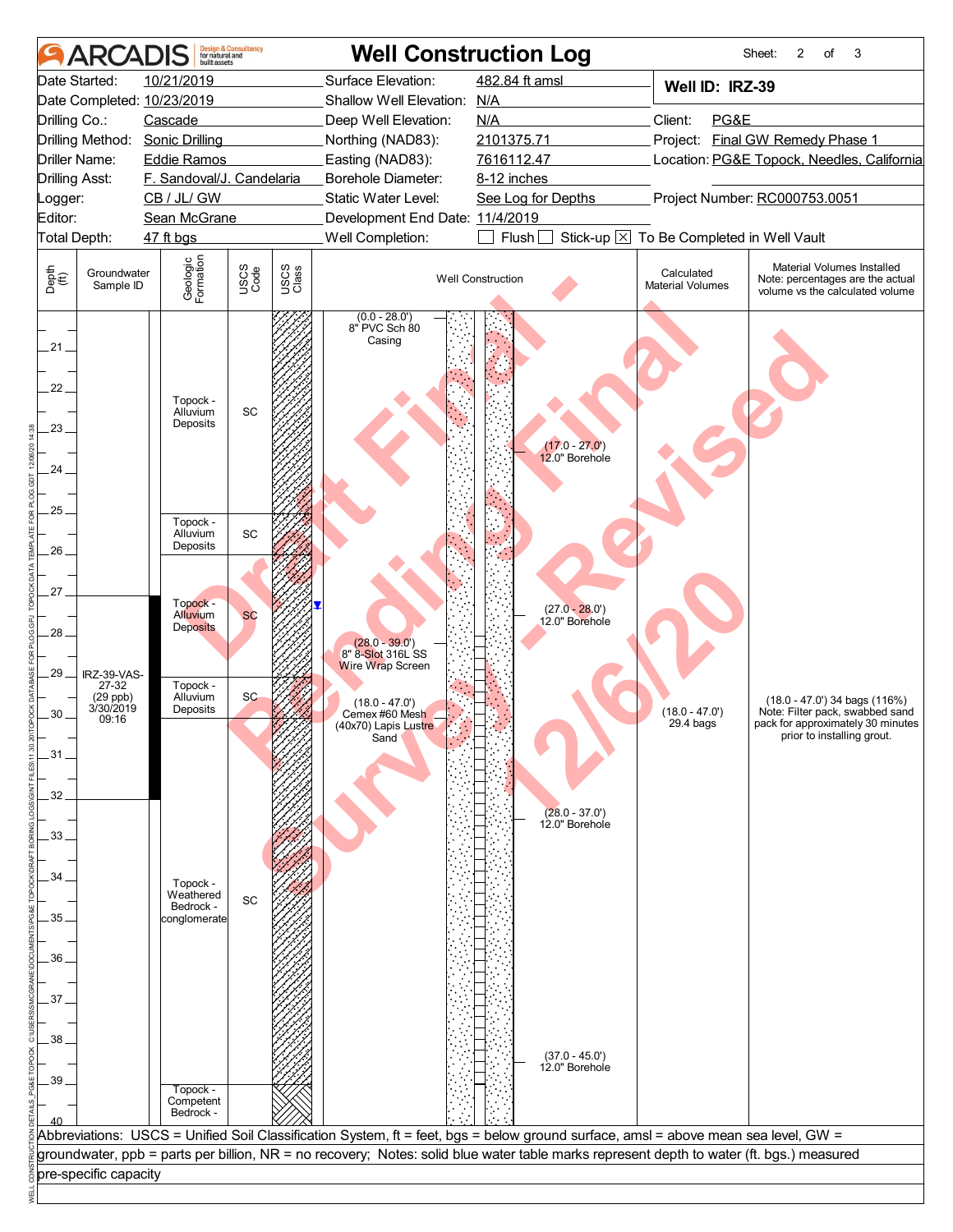|                       | <b>ARCA</b>               | huilt assets               | <b>Design &amp; Consultancy</b><br>for natural and |               | <b>Well Construction Log</b>                                                                                                             |                                |                                            | Sheet:<br>3 | οf                         | 3                                                                                                 |
|-----------------------|---------------------------|----------------------------|----------------------------------------------------|---------------|------------------------------------------------------------------------------------------------------------------------------------------|--------------------------------|--------------------------------------------|-------------|----------------------------|---------------------------------------------------------------------------------------------------|
|                       | Date Started:             | 10/21/2019                 |                                                    |               | Surface Elevation:                                                                                                                       | 482.84 ft amsl                 | Well ID: IRZ-39                            |             |                            |                                                                                                   |
|                       |                           | Date Completed: 10/23/2019 |                                                    |               | Shallow Well Elevation: N/A                                                                                                              |                                |                                            |             |                            |                                                                                                   |
| Drilling Co.:         |                           | Cascade                    |                                                    |               | Deep Well Elevation:                                                                                                                     | N/A                            | PG&E<br>Client:                            |             |                            |                                                                                                   |
|                       | Drilling Method:          | <b>Sonic Drilling</b>      |                                                    |               | Northing (NAD83):                                                                                                                        | 2101375.71                     | Project: Final GW Remedy Phase 1           |             |                            |                                                                                                   |
|                       | Driller Name:             | Eddie Ramos                |                                                    |               | Easting (NAD83):                                                                                                                         | 7616112.47                     | Location: PG&E Topock, Needles, California |             |                            |                                                                                                   |
| <b>Drilling Asst:</b> |                           | F. Sandoval/J. Candelaria  |                                                    |               | Borehole Diameter:                                                                                                                       | 8-12 inches                    |                                            |             |                            |                                                                                                   |
| _ogger:               |                           | CB / JL/ GW                |                                                    |               | Static Water Level:                                                                                                                      | See Log for Depths             | Project Number: RC000753.0051              |             |                            |                                                                                                   |
| Editor:               |                           | Sean McGrane               |                                                    |               | Development End Date: 11/4/2019                                                                                                          |                                |                                            |             |                            |                                                                                                   |
|                       | Total Depth:              | 47 ft bgs                  |                                                    |               | Well Completion:                                                                                                                         | Flush <sup>[</sup>             | Stick-up X To Be Completed in Well Vault   |             |                            |                                                                                                   |
|                       |                           |                            |                                                    |               |                                                                                                                                          |                                |                                            |             |                            |                                                                                                   |
| Depth<br>(ft)         | Groundwater<br>Sample ID  | Geologic<br>Formation      | USCS<br>Code                                       | USCS<br>Class |                                                                                                                                          | <b>Well Construction</b>       | Calculated<br><b>Material Volumes</b>      |             |                            | Material Volumes Installed<br>Note: percentages are the actual<br>volume vs the calculated volume |
|                       |                           | conglomerate               |                                                    |               |                                                                                                                                          |                                |                                            |             |                            |                                                                                                   |
| $.41-$                |                           |                            |                                                    |               |                                                                                                                                          |                                |                                            |             |                            |                                                                                                   |
|                       |                           | Topock -                   |                                                    |               | $(41.0 - 42.0)$                                                                                                                          |                                |                                            |             |                            |                                                                                                   |
| 42.                   |                           | Competent                  |                                                    |               | Centralizer                                                                                                                              |                                |                                            |             |                            |                                                                                                   |
|                       |                           | Bedrock -<br>conglomerate  |                                                    |               |                                                                                                                                          | $(37.0 - 45.0')$               |                                            |             |                            |                                                                                                   |
| 43_                   | --no sample--             |                            |                                                    |               |                                                                                                                                          | 12.0" Borehole                 |                                            |             |                            |                                                                                                   |
|                       | (Interval did             |                            |                                                    |               | $(18.0 - 47.0)$<br>Cemex #60 Mesh                                                                                                        |                                | $(18.0 - 47.0')$                           |             |                            | $(18.0 - 47.0)$ 34 bags $(116%)$<br>Note: Filter pack, swabbed sand                               |
|                       | not produce)<br>3/30/2019 |                            |                                                    |               | (40x70) Lapis Lustre                                                                                                                     |                                | $29.4$ bags                                |             |                            | pack for approximately 30 minutes                                                                 |
| 44.                   | 13:15                     |                            |                                                    |               | Sand                                                                                                                                     |                                |                                            |             | prior to installing grout. |                                                                                                   |
|                       |                           |                            |                                                    |               | (39.0 - 44.7') Sump<br>and PVC End Cap                                                                                                   |                                |                                            |             |                            |                                                                                                   |
| $45 -$                |                           | Topock -                   |                                                    |               |                                                                                                                                          |                                |                                            |             |                            |                                                                                                   |
|                       |                           | Competent<br>Bedrock -     |                                                    |               |                                                                                                                                          |                                |                                            |             |                            |                                                                                                   |
| 46.                   |                           | conglomerate               |                                                    |               |                                                                                                                                          | $(45.0 - 47.0)$<br>8" Borehole |                                            |             |                            |                                                                                                   |
|                       |                           |                            |                                                    |               |                                                                                                                                          |                                |                                            |             |                            |                                                                                                   |
| 47                    |                           |                            |                                                    |               |                                                                                                                                          |                                |                                            |             |                            |                                                                                                   |
|                       |                           |                            |                                                    |               | End of Boring at<br>47.0 ft bgs.                                                                                                         |                                |                                            |             |                            |                                                                                                   |
| 48.                   |                           |                            |                                                    |               |                                                                                                                                          |                                |                                            |             |                            |                                                                                                   |
|                       |                           |                            |                                                    |               |                                                                                                                                          |                                |                                            |             |                            |                                                                                                   |
|                       |                           |                            |                                                    |               |                                                                                                                                          |                                |                                            |             |                            |                                                                                                   |
| 49.                   |                           |                            |                                                    |               |                                                                                                                                          |                                |                                            |             |                            |                                                                                                   |
|                       |                           |                            |                                                    |               |                                                                                                                                          |                                |                                            |             |                            |                                                                                                   |
| 50 <sub>1</sub>       |                           |                            |                                                    |               |                                                                                                                                          |                                |                                            |             |                            |                                                                                                   |
|                       |                           |                            |                                                    |               |                                                                                                                                          |                                |                                            |             |                            |                                                                                                   |
| .51 <sub>1</sub>      |                           |                            |                                                    |               |                                                                                                                                          |                                |                                            |             |                            |                                                                                                   |
|                       |                           |                            |                                                    |               |                                                                                                                                          |                                |                                            |             |                            |                                                                                                   |
| 52.                   |                           |                            |                                                    |               | 55                                                                                                                                       |                                |                                            |             |                            |                                                                                                   |
|                       |                           |                            |                                                    |               |                                                                                                                                          |                                |                                            |             |                            |                                                                                                   |
| .53.                  |                           |                            |                                                    |               |                                                                                                                                          |                                |                                            |             |                            |                                                                                                   |
|                       |                           |                            |                                                    |               |                                                                                                                                          |                                |                                            |             |                            |                                                                                                   |
|                       |                           |                            |                                                    |               |                                                                                                                                          |                                |                                            |             |                            |                                                                                                   |
| .54                   |                           |                            |                                                    |               |                                                                                                                                          |                                |                                            |             |                            |                                                                                                   |
|                       |                           |                            |                                                    |               |                                                                                                                                          |                                |                                            |             |                            |                                                                                                   |
| .55                   |                           |                            |                                                    |               |                                                                                                                                          |                                |                                            |             |                            |                                                                                                   |
|                       |                           |                            |                                                    |               |                                                                                                                                          |                                |                                            |             |                            |                                                                                                   |
| .56                   |                           |                            |                                                    |               |                                                                                                                                          |                                |                                            |             |                            |                                                                                                   |
|                       |                           |                            |                                                    |               |                                                                                                                                          |                                |                                            |             |                            |                                                                                                   |
| .57.                  |                           |                            |                                                    |               |                                                                                                                                          |                                |                                            |             |                            |                                                                                                   |
|                       |                           |                            |                                                    |               |                                                                                                                                          |                                |                                            |             |                            |                                                                                                   |
|                       |                           |                            |                                                    |               |                                                                                                                                          |                                |                                            |             |                            |                                                                                                   |
| .58                   |                           |                            |                                                    |               |                                                                                                                                          |                                |                                            |             |                            |                                                                                                   |
|                       |                           |                            |                                                    |               |                                                                                                                                          |                                |                                            |             |                            |                                                                                                   |
| .59                   |                           |                            |                                                    |               |                                                                                                                                          |                                |                                            |             |                            |                                                                                                   |
|                       |                           |                            |                                                    |               |                                                                                                                                          |                                |                                            |             |                            |                                                                                                   |
|                       |                           |                            |                                                    |               |                                                                                                                                          |                                |                                            |             |                            |                                                                                                   |
|                       |                           |                            |                                                    |               | Abbreviations: USCS = Unified Soil Classification System, ft = feet, bgs = below ground surface, amsl = above mean sea level, GW =       |                                |                                            |             |                            |                                                                                                   |
|                       |                           |                            |                                                    |               | groundwater, ppb = parts per billion, NR = no recovery; Notes: solid blue water table marks represent depth to water (ft. bgs.) measured |                                |                                            |             |                            |                                                                                                   |
|                       | pre-specific capacity     |                            |                                                    |               |                                                                                                                                          |                                |                                            |             |                            |                                                                                                   |
|                       |                           |                            |                                                    |               |                                                                                                                                          |                                |                                            |             |                            |                                                                                                   |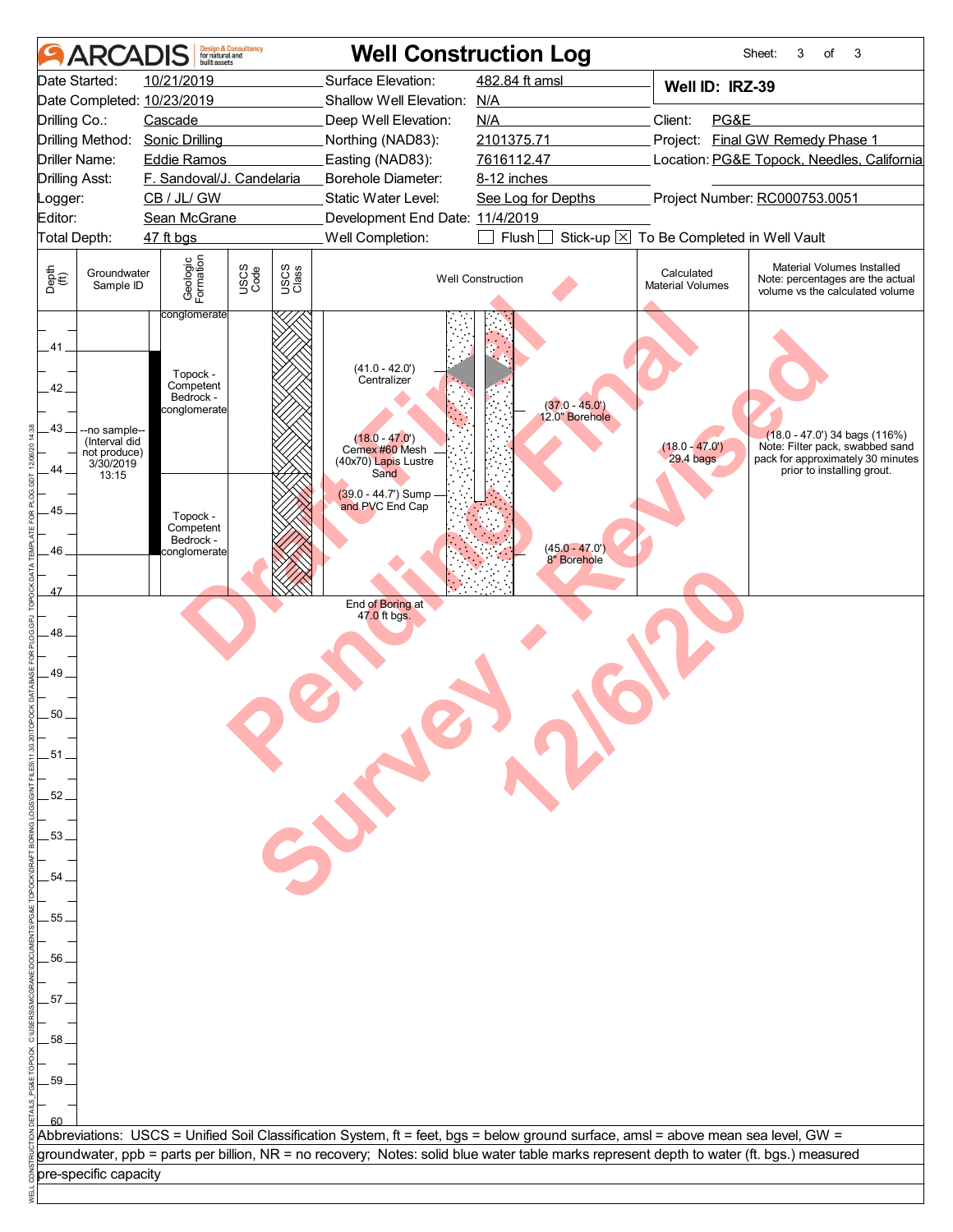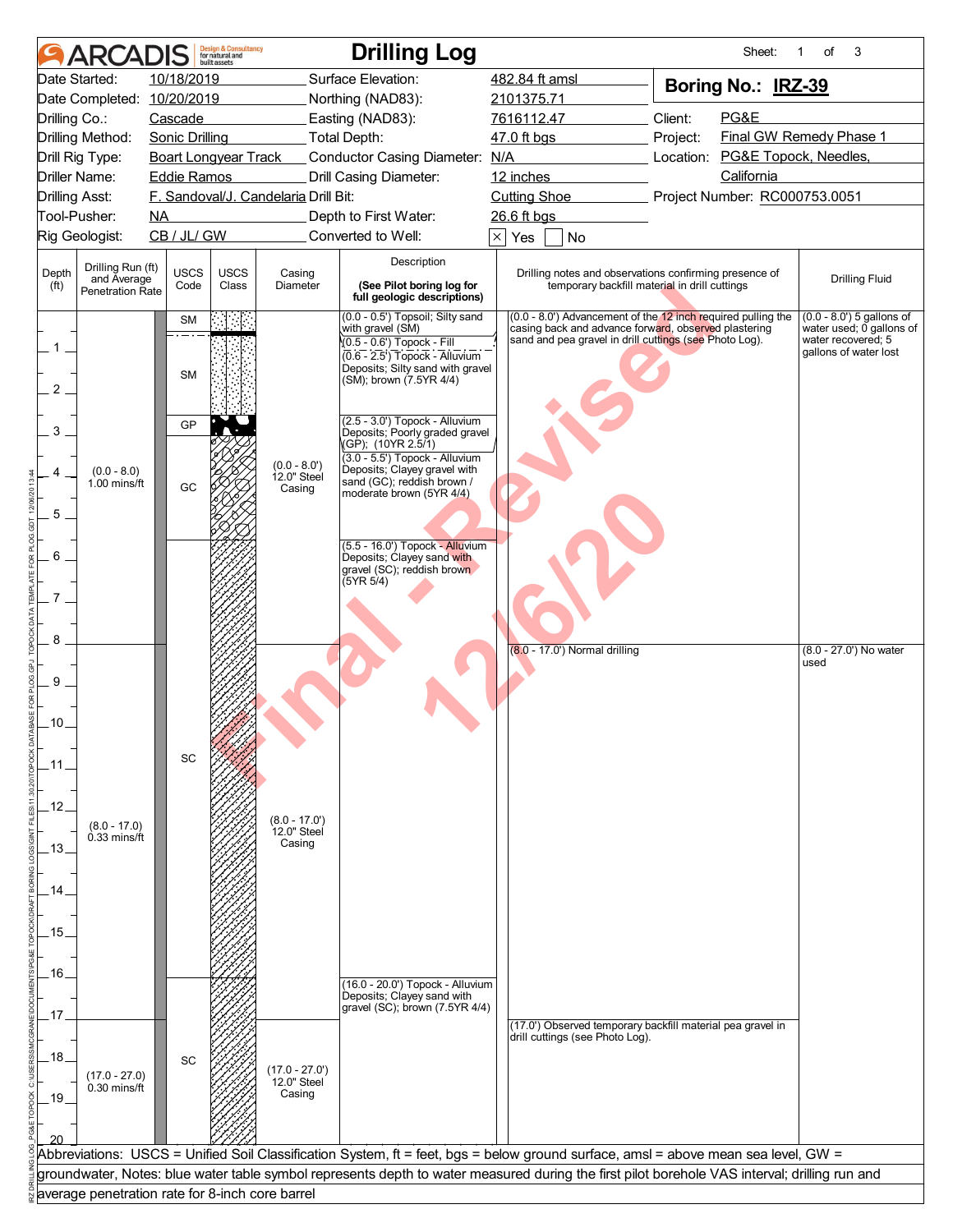|                                     | <b>ARCADIS</b>                                              |                                                   | <b>Design &amp; Consultancy</b><br>for natural and<br>built assets |                                      | <b>Drilling Log</b>                                                                                                                                                 |                                                        |                                                                                                                        |          | Sheet:     | $\overline{2}$<br>of<br>3                                  |  |
|-------------------------------------|-------------------------------------------------------------|---------------------------------------------------|--------------------------------------------------------------------|--------------------------------------|---------------------------------------------------------------------------------------------------------------------------------------------------------------------|--------------------------------------------------------|------------------------------------------------------------------------------------------------------------------------|----------|------------|------------------------------------------------------------|--|
|                                     | Date Started:                                               | 10/18/2019                                        |                                                                    |                                      | Surface Elevation:                                                                                                                                                  | 482.84 ft amsl                                         | Boring No.: IRZ-39                                                                                                     |          |            |                                                            |  |
|                                     | Date Completed: 10/20/2019                                  |                                                   |                                                                    |                                      | Northing (NAD83):                                                                                                                                                   | 2101375.71                                             |                                                                                                                        |          |            |                                                            |  |
| Drilling Co.:                       |                                                             | Cascade                                           |                                                                    |                                      | Easting (NAD83):                                                                                                                                                    | PG&E<br>Client:<br>7616112.47                          |                                                                                                                        |          |            |                                                            |  |
| Drilling Method:<br>Drill Rig Type: |                                                             | Sonic Drilling                                    |                                                                    |                                      | _Total Depth:                                                                                                                                                       |                                                        | 47.0 ft bgs                                                                                                            | Project: |            | Final GW Remedy Phase 1<br>Location: PG&E Topock, Needles, |  |
| <b>Driller Name:</b>                |                                                             | <b>Boart Longyear Track</b><br><b>Eddie Ramos</b> |                                                                    |                                      | Conductor Casing Diameter: N/A<br>Drill Casing Diameter:                                                                                                            | 12 inches                                              |                                                                                                                        |          | California |                                                            |  |
| <b>Drilling Asst:</b>               |                                                             |                                                   |                                                                    | F. Sandoval/J. Candelaria Drill Bit: |                                                                                                                                                                     |                                                        | Cutting Shoe                                                                                                           |          |            | Project Number: RC000753.0051                              |  |
|                                     | Tool-Pusher:                                                | NA.                                               |                                                                    |                                      | Depth to First Water:                                                                                                                                               | 26.6 ft bgs                                            |                                                                                                                        |          |            |                                                            |  |
|                                     | Rig Geologist:                                              | CB / JL/ GW                                       |                                                                    |                                      | Converted to Well:                                                                                                                                                  | $\times$<br>Yes                                        | No                                                                                                                     |          |            |                                                            |  |
|                                     |                                                             |                                                   |                                                                    |                                      | Description                                                                                                                                                         |                                                        |                                                                                                                        |          |            |                                                            |  |
| Depth<br>(ft)                       | Drilling Run (ft)<br>and Average<br><b>Penetration Rate</b> | <b>USCS</b><br>Code                               | <b>USCS</b><br>Class                                               | Casing<br>Diameter                   | (See Pilot boring log for<br>full geologic descriptions)                                                                                                            | Drilling notes and observations confirming presence of | <b>Drilling Fluid</b>                                                                                                  |          |            |                                                            |  |
|                                     |                                                             |                                                   |                                                                    |                                      | (20.0 - 25.0') Topock - Alluvium<br>Deposits; Clayey sand with                                                                                                      |                                                        |                                                                                                                        |          |            |                                                            |  |
| .21.                                |                                                             |                                                   |                                                                    |                                      | gravel (SC); reddish brown /<br>moderate brown (5YR 4/4)                                                                                                            |                                                        |                                                                                                                        |          |            |                                                            |  |
|                                     |                                                             |                                                   |                                                                    |                                      |                                                                                                                                                                     |                                                        |                                                                                                                        |          |            |                                                            |  |
| 22.                                 |                                                             |                                                   |                                                                    |                                      |                                                                                                                                                                     |                                                        |                                                                                                                        |          |            |                                                            |  |
|                                     |                                                             | SC                                                |                                                                    |                                      |                                                                                                                                                                     |                                                        |                                                                                                                        |          |            |                                                            |  |
| 23                                  |                                                             |                                                   |                                                                    |                                      |                                                                                                                                                                     |                                                        |                                                                                                                        |          |            |                                                            |  |
|                                     | $(17.0 - 27.0)$<br>$0.30$ mins/ft                           |                                                   |                                                                    | $(17.0 - 27.0')$<br>12.0" Steel      |                                                                                                                                                                     |                                                        |                                                                                                                        |          |            |                                                            |  |
| .24.                                |                                                             |                                                   |                                                                    | Casing                               |                                                                                                                                                                     |                                                        |                                                                                                                        |          |            |                                                            |  |
|                                     |                                                             |                                                   |                                                                    |                                      |                                                                                                                                                                     |                                                        |                                                                                                                        |          |            |                                                            |  |
| 25.                                 |                                                             |                                                   |                                                                    |                                      | (25.0 - 26.0') Topock - Alluvium                                                                                                                                    |                                                        |                                                                                                                        |          |            |                                                            |  |
|                                     |                                                             | <b>SC</b>                                         |                                                                    |                                      | Deposits; Clayey sand with<br>gravel (SC); reddish brown                                                                                                            |                                                        |                                                                                                                        |          |            |                                                            |  |
| 26.                                 |                                                             |                                                   |                                                                    |                                      | (5YR 5/4)                                                                                                                                                           |                                                        |                                                                                                                        |          |            |                                                            |  |
|                                     |                                                             |                                                   |                                                                    |                                      | (26.0 - 29.0') Topock - Alluvium<br>Deposits; Clayey sand with                                                                                                      |                                                        |                                                                                                                        |          |            |                                                            |  |
| 27.                                 |                                                             |                                                   |                                                                    | $(27.0 - 28.0')$                     | gravel (SC); dark reddish gray<br>(5YR 4/2)                                                                                                                         |                                                        | (26.9') Observed temporary backfill material pea gravel in                                                             |          |            | $(27.0 - 37.0)$ 250                                        |  |
|                                     | $(27.0 - 28.0)$<br>1.00 mins/ft                             | <b>SC</b>                                         |                                                                    | 12.0" Steel<br>Casing                |                                                                                                                                                                     |                                                        | drill cuttings (see Photo Log).<br>(27.0 - 37.0") Drill rod snapped flushed 12-inch casing over                        |          |            | gallons of water used;<br>250 gallons of water             |  |
| 28.                                 |                                                             |                                                   |                                                                    |                                      |                                                                                                                                                                     |                                                        | core barrel to retrieve. Drill rod broke again. Core barrel<br>was able to be retrieved.                               |          |            | recovered; 0 gallons of<br>water lost                      |  |
|                                     |                                                             |                                                   |                                                                    |                                      |                                                                                                                                                                     |                                                        | (27.1 - 28.0') Normal drilling, core barrel plugged up, had to                                                         |          |            |                                                            |  |
| 29.                                 |                                                             |                                                   |                                                                    |                                      | (29.0 - 30.0') Topock - Alluvium                                                                                                                                    | retrieve.                                              | (28.0 - 34.0') Normal drilling                                                                                         |          |            |                                                            |  |
| 30                                  |                                                             | SC                                                |                                                                    |                                      | Deposits; Clayey sand with<br>gravel (SC); red (2.5YR 4/6)                                                                                                          |                                                        |                                                                                                                        |          |            |                                                            |  |
|                                     |                                                             |                                                   |                                                                    |                                      | $(30.0 - 39.0)$ Topock -                                                                                                                                            |                                                        |                                                                                                                        |          |            |                                                            |  |
| $-31$                               |                                                             |                                                   |                                                                    |                                      | Weathered Bedrock -<br>conglomerate; Clayey sand                                                                                                                    |                                                        |                                                                                                                        |          |            |                                                            |  |
|                                     |                                                             |                                                   |                                                                    |                                      | with gravel (SC); red (2.5YR<br>4/6)                                                                                                                                |                                                        |                                                                                                                        |          |            |                                                            |  |
| 32.                                 |                                                             |                                                   |                                                                    |                                      |                                                                                                                                                                     |                                                        |                                                                                                                        |          |            |                                                            |  |
|                                     | $(28.0 - 37.0)$                                             |                                                   |                                                                    | $(28.0 - 37.0')$<br>12.0" Steel      |                                                                                                                                                                     |                                                        |                                                                                                                        |          |            |                                                            |  |
| 33.                                 | 0.44 mins/ft                                                |                                                   |                                                                    | Casing                               |                                                                                                                                                                     |                                                        |                                                                                                                        |          |            |                                                            |  |
|                                     |                                                             |                                                   |                                                                    |                                      |                                                                                                                                                                     |                                                        |                                                                                                                        |          |            |                                                            |  |
| 34.                                 |                                                             |                                                   |                                                                    |                                      |                                                                                                                                                                     |                                                        |                                                                                                                        |          |            |                                                            |  |
|                                     |                                                             | SC                                                |                                                                    |                                      |                                                                                                                                                                     |                                                        | (34.0 - 37.0') Very rough drilling, lots of chattering, whole<br>rig was shaking.                                      |          |            |                                                            |  |
| 35.                                 |                                                             |                                                   |                                                                    |                                      |                                                                                                                                                                     |                                                        |                                                                                                                        |          |            |                                                            |  |
|                                     |                                                             |                                                   |                                                                    |                                      |                                                                                                                                                                     |                                                        |                                                                                                                        |          |            |                                                            |  |
| 36.                                 |                                                             |                                                   |                                                                    |                                      |                                                                                                                                                                     |                                                        |                                                                                                                        |          |            |                                                            |  |
|                                     |                                                             |                                                   |                                                                    |                                      |                                                                                                                                                                     |                                                        | (36.0 - 37.0') Observed temporary backfill material pea<br>gravel and Cemex #3 sand in drill cuttings (see Photo Log). |          |            |                                                            |  |
| 37                                  |                                                             |                                                   |                                                                    |                                      |                                                                                                                                                                     |                                                        | (37.0 - 47.0') Core barrel got locked up and crew struggled                                                            |          |            | (37.0 - 47.0') No water                                    |  |
|                                     |                                                             |                                                   |                                                                    |                                      |                                                                                                                                                                     | to retrieve.                                           |                                                                                                                        |          |            | used                                                       |  |
| .38.                                |                                                             |                                                   |                                                                    |                                      |                                                                                                                                                                     |                                                        |                                                                                                                        |          |            |                                                            |  |
|                                     | $(37.0 - 45.0)$<br>0.80 mins/ft                             |                                                   |                                                                    | $(37.0 - 45.0')$<br>12.0" Steel      |                                                                                                                                                                     |                                                        |                                                                                                                        |          |            |                                                            |  |
| 39.                                 |                                                             |                                                   |                                                                    | Casing                               | $(39.0 - 44.0)$ Topock -                                                                                                                                            |                                                        |                                                                                                                        |          |            |                                                            |  |
|                                     |                                                             |                                                   |                                                                    |                                      | Competent Bedrock -                                                                                                                                                 |                                                        |                                                                                                                        |          |            |                                                            |  |
|                                     |                                                             |                                                   |                                                                    |                                      | conglomerate; red (2.5YR 5/6)<br>Abbreviations: USCS = Unified Soil Classification System, ft = feet, bgs = below ground surface, amsl = above mean sea level, GW = |                                                        |                                                                                                                        |          |            |                                                            |  |
|                                     |                                                             |                                                   |                                                                    |                                      | groundwater, Notes: blue water table symbol represents depth to water measured during the first pilot borehole VAS interval; drilling run and                       |                                                        |                                                                                                                        |          |            |                                                            |  |
|                                     |                                                             |                                                   |                                                                    |                                      |                                                                                                                                                                     |                                                        |                                                                                                                        |          |            |                                                            |  |
|                                     | average penetration rate for 8-inch core barrel             |                                                   |                                                                    |                                      |                                                                                                                                                                     |                                                        |                                                                                                                        |          |            |                                                            |  |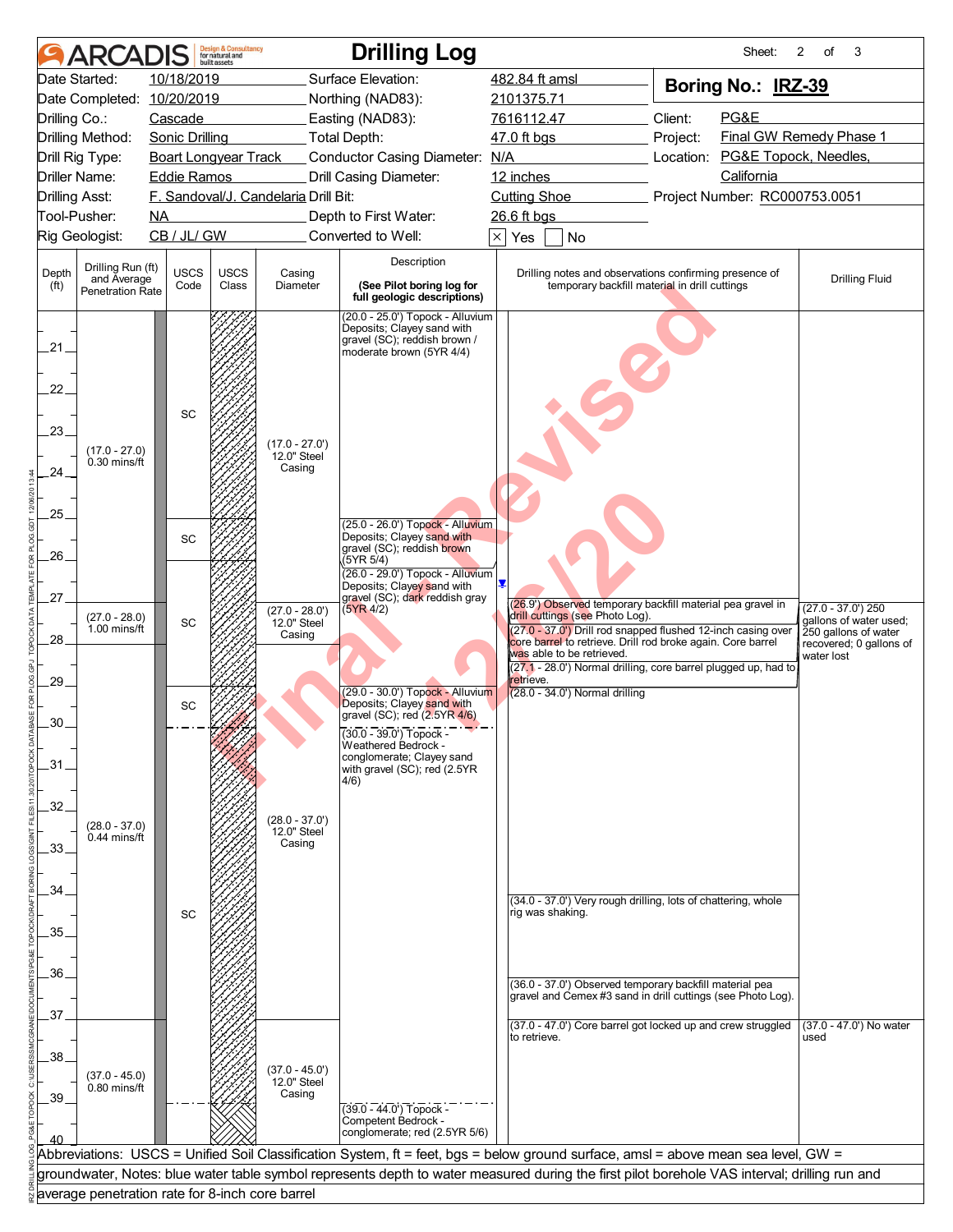|                            |                                                      | <b>DIS</b>                  | <b>Design &amp; Consultancy</b><br>for natural and<br>built assets |                                      | <b>Drilling Log</b>                                                                                                                           |                                      |                                                                                                                        |                                                                                                                                  | Sheet:     | 3<br>of<br>3                  |  |
|----------------------------|------------------------------------------------------|-----------------------------|--------------------------------------------------------------------|--------------------------------------|-----------------------------------------------------------------------------------------------------------------------------------------------|--------------------------------------|------------------------------------------------------------------------------------------------------------------------|----------------------------------------------------------------------------------------------------------------------------------|------------|-------------------------------|--|
|                            | Date Started:                                        | 10/18/2019                  |                                                                    |                                      | Surface Elevation:                                                                                                                            | 482.84 ft amsl<br>Boring No.: IRZ-39 |                                                                                                                        |                                                                                                                                  |            |                               |  |
|                            | Date Completed: 10/20/2019                           |                             |                                                                    |                                      | Northing (NAD83):                                                                                                                             | 2101375.71                           |                                                                                                                        |                                                                                                                                  |            |                               |  |
| Drilling Co.:              |                                                      | Cascade                     |                                                                    |                                      | Easting (NAD83):                                                                                                                              | Client:<br>PG&E<br>7616112.47        |                                                                                                                        |                                                                                                                                  |            |                               |  |
|                            | Drilling Method:                                     | <b>Sonic Drilling</b>       |                                                                    |                                      | Total Depth:                                                                                                                                  | 47.0 ft bgs                          |                                                                                                                        | Project:                                                                                                                         |            | Final GW Remedy Phase 1       |  |
|                            | Drill Rig Type:                                      | <b>Boart Longyear Track</b> |                                                                    |                                      | Conductor Casing Diameter: N/A                                                                                                                | PG&E Topock, Needles,<br>Location:   |                                                                                                                        |                                                                                                                                  |            |                               |  |
|                            | Driller Name:                                        | <b>Eddie Ramos</b>          |                                                                    | F. Sandoval/J. Candelaria Drill Bit: | Drill Casing Diameter:                                                                                                                        | 12 inches                            |                                                                                                                        |                                                                                                                                  | California |                               |  |
| <b>Drilling Asst:</b>      | Tool-Pusher:                                         | $\overline{\text{NA}}$      |                                                                    |                                      | Depth to First Water:                                                                                                                         | <b>Cutting Shoe</b><br>26.6 ft bgs   |                                                                                                                        |                                                                                                                                  |            | Project Number: RC000753.0051 |  |
|                            | Rig Geologist:                                       | CB / JL/ GW                 |                                                                    |                                      | Converted to Well:                                                                                                                            | $\times$ Yes                         | No                                                                                                                     |                                                                                                                                  |            |                               |  |
|                            |                                                      |                             |                                                                    |                                      |                                                                                                                                               |                                      |                                                                                                                        |                                                                                                                                  |            |                               |  |
| Depth<br>(f <sup>t</sup> ) | Drilling Run (ft)<br>and Average<br>Penetration Rate | <b>USCS</b><br>Code         | <b>USCS</b><br>Class                                               | Casing<br>Diameter                   | Description<br>(See Pilot boring log for<br>full geologic descriptions)                                                                       |                                      |                                                                                                                        | Drilling notes and observations confirming presence of<br><b>Drilling Fluid</b><br>temporary backfill material in drill cuttings |            |                               |  |
| 41.<br>42.                 | $(37.0 - 45.0)$                                      |                             |                                                                    | $(37.0 - 45.0')$<br>12.0" Steel      |                                                                                                                                               |                                      |                                                                                                                        |                                                                                                                                  |            |                               |  |
| 43                         | 0.80 mins/ft                                         |                             |                                                                    | Casing                               |                                                                                                                                               |                                      |                                                                                                                        |                                                                                                                                  |            |                               |  |
| 44.<br>45                  |                                                      |                             |                                                                    |                                      | (44.0 - 47.0') Topock -<br>Competent Bedrock -<br>conglomerate; red (2.5YR 5/6)                                                               |                                      |                                                                                                                        |                                                                                                                                  |            |                               |  |
| 46                         | $(45.0 - 47.0)$<br>$0.80$ mins/ft                    |                             |                                                                    | $(45.0 - 47.0')$<br>8" Steel Casing  |                                                                                                                                               |                                      | (46.0 - 47.0') Soft drilling, observed temporary backfill<br>material Cemex #3 sand in drill cuttings (see Photo Log). |                                                                                                                                  |            |                               |  |
| 47                         |                                                      |                             |                                                                    |                                      | End of Boring at 47.0 ft bgs.                                                                                                                 |                                      |                                                                                                                        |                                                                                                                                  |            |                               |  |
|                            |                                                      |                             |                                                                    |                                      |                                                                                                                                               |                                      |                                                                                                                        |                                                                                                                                  |            |                               |  |
| 48                         |                                                      |                             |                                                                    |                                      |                                                                                                                                               |                                      |                                                                                                                        |                                                                                                                                  |            |                               |  |
|                            |                                                      |                             |                                                                    |                                      |                                                                                                                                               |                                      |                                                                                                                        |                                                                                                                                  |            |                               |  |
| .49.                       |                                                      |                             |                                                                    |                                      |                                                                                                                                               |                                      |                                                                                                                        |                                                                                                                                  |            |                               |  |
|                            |                                                      |                             |                                                                    |                                      |                                                                                                                                               |                                      |                                                                                                                        |                                                                                                                                  |            |                               |  |
| 50                         |                                                      |                             |                                                                    |                                      |                                                                                                                                               |                                      |                                                                                                                        |                                                                                                                                  |            |                               |  |
| -51                        |                                                      |                             |                                                                    |                                      |                                                                                                                                               |                                      |                                                                                                                        |                                                                                                                                  |            |                               |  |
|                            |                                                      |                             |                                                                    |                                      |                                                                                                                                               |                                      |                                                                                                                        |                                                                                                                                  |            |                               |  |
| 52                         |                                                      |                             |                                                                    |                                      |                                                                                                                                               |                                      |                                                                                                                        |                                                                                                                                  |            |                               |  |
|                            |                                                      |                             |                                                                    |                                      |                                                                                                                                               |                                      |                                                                                                                        |                                                                                                                                  |            |                               |  |
| .53.                       |                                                      |                             |                                                                    |                                      |                                                                                                                                               |                                      |                                                                                                                        |                                                                                                                                  |            |                               |  |
|                            |                                                      |                             |                                                                    |                                      |                                                                                                                                               |                                      |                                                                                                                        |                                                                                                                                  |            |                               |  |
| 54                         |                                                      |                             |                                                                    |                                      |                                                                                                                                               |                                      |                                                                                                                        |                                                                                                                                  |            |                               |  |
|                            |                                                      |                             |                                                                    |                                      |                                                                                                                                               |                                      |                                                                                                                        |                                                                                                                                  |            |                               |  |
| 55                         |                                                      |                             |                                                                    |                                      |                                                                                                                                               |                                      |                                                                                                                        |                                                                                                                                  |            |                               |  |
| 56                         |                                                      |                             |                                                                    |                                      |                                                                                                                                               |                                      |                                                                                                                        |                                                                                                                                  |            |                               |  |
|                            |                                                      |                             |                                                                    |                                      |                                                                                                                                               |                                      |                                                                                                                        |                                                                                                                                  |            |                               |  |
| 57                         |                                                      |                             |                                                                    |                                      |                                                                                                                                               |                                      |                                                                                                                        |                                                                                                                                  |            |                               |  |
|                            |                                                      |                             |                                                                    |                                      |                                                                                                                                               |                                      |                                                                                                                        |                                                                                                                                  |            |                               |  |
| 58                         |                                                      |                             |                                                                    |                                      |                                                                                                                                               |                                      |                                                                                                                        |                                                                                                                                  |            |                               |  |
|                            |                                                      |                             |                                                                    |                                      |                                                                                                                                               |                                      |                                                                                                                        |                                                                                                                                  |            |                               |  |
| .59                        |                                                      |                             |                                                                    |                                      |                                                                                                                                               |                                      |                                                                                                                        |                                                                                                                                  |            |                               |  |
|                            |                                                      |                             |                                                                    |                                      |                                                                                                                                               |                                      |                                                                                                                        |                                                                                                                                  |            |                               |  |
| 60                         |                                                      |                             |                                                                    |                                      | Abbreviations: USCS = Unified Soil Classification System, ft = feet, bgs = below ground surface, amsl = above mean sea level, GW =            |                                      |                                                                                                                        |                                                                                                                                  |            |                               |  |
|                            |                                                      |                             |                                                                    |                                      | groundwater, Notes: blue water table symbol represents depth to water measured during the first pilot borehole VAS interval; drilling run and |                                      |                                                                                                                        |                                                                                                                                  |            |                               |  |
|                            | average penetration rate for 8-inch core barrel      |                             |                                                                    |                                      |                                                                                                                                               |                                      |                                                                                                                        |                                                                                                                                  |            |                               |  |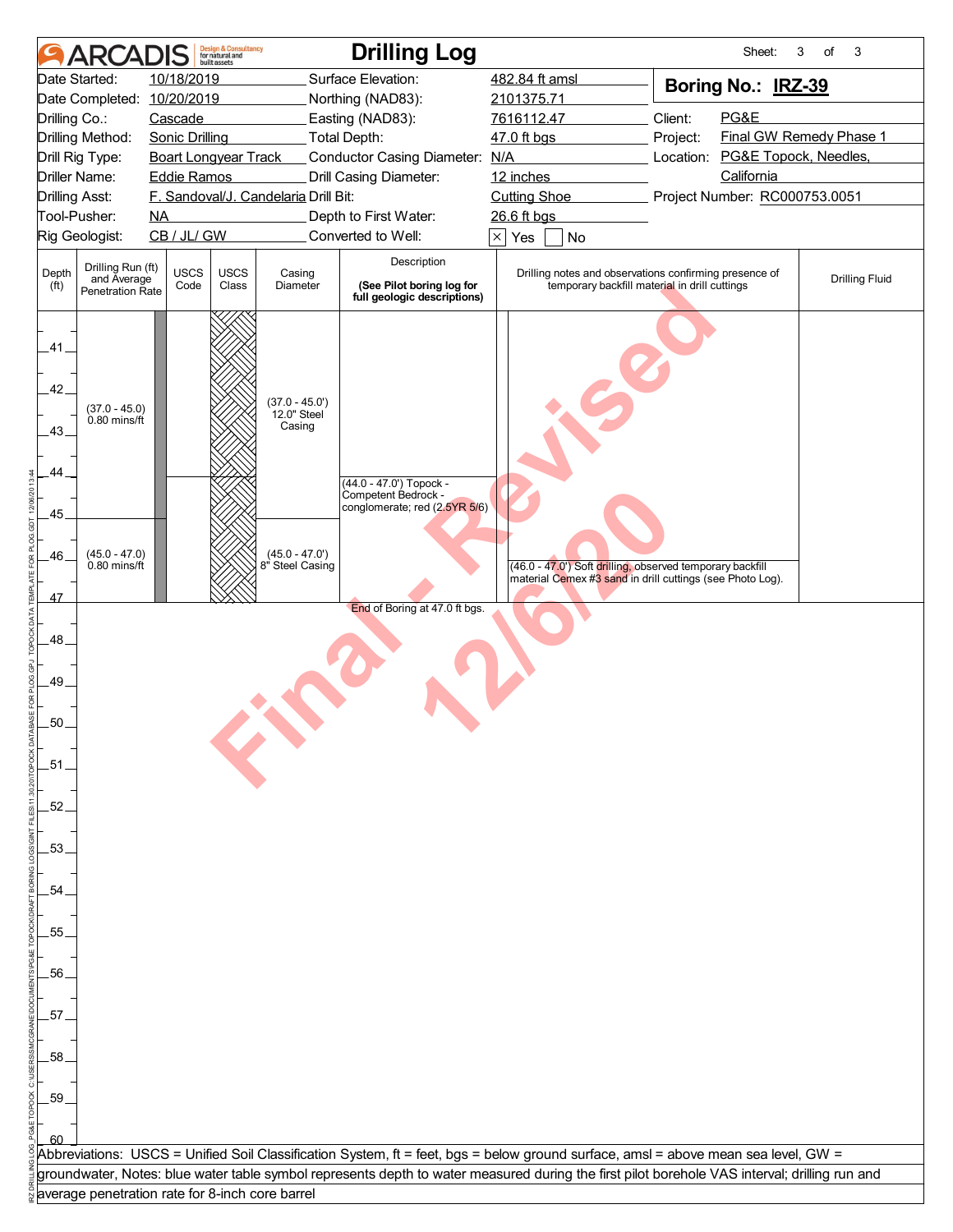| Date Started:               |                  |                            |                                              |                                  |                    |               | <b>Boring Log</b>                                                                                                                                                                                                                                                                                                                                          |                                 |                                 | 3                                |
|-----------------------------|------------------|----------------------------|----------------------------------------------|----------------------------------|--------------------|---------------|------------------------------------------------------------------------------------------------------------------------------------------------------------------------------------------------------------------------------------------------------------------------------------------------------------------------------------------------------------|---------------------------------|---------------------------------|----------------------------------|
|                             |                  | 03/29/2019                 |                                              |                                  | Surface Elevation: |               | 482.84 ft amsl                                                                                                                                                                                                                                                                                                                                             | Boring No.: IRZ-39 Pilot        |                                 |                                  |
|                             |                  | Date Completed: 03/30/2019 |                                              |                                  | Northing (NAD83):  |               | 2101375.71                                                                                                                                                                                                                                                                                                                                                 |                                 |                                 |                                  |
| Drilling Co.:               |                  | Cascade                    |                                              |                                  | Easting (NAD83):   |               | 7616112.47                                                                                                                                                                                                                                                                                                                                                 | Client:<br>PG&E                 |                                 |                                  |
| Drilling Method:            |                  |                            | Sonic Drilling Total Depth:                  |                                  |                    |               | $54$ ft bgs                                                                                                                                                                                                                                                                                                                                                | Project:                        | Final GW Remedy Phase 1         |                                  |
| Drill Rig Type:             |                  |                            | <b>Terrasonic Track Mount</b>                |                                  | Borehole Diameter: |               | 4-12 inches                                                                                                                                                                                                                                                                                                                                                | Location: PG&E Topock, Needles, |                                 |                                  |
| Driller Name:               |                  | Dan O'Mara                 |                                              |                                  |                    |               | Depth to First Water: 26.6 ft bgs                                                                                                                                                                                                                                                                                                                          | California                      |                                 |                                  |
| <b>Drilling Asst:</b>       |                  |                            | E. Huellmantel / J. Pacheco Sampling Method: |                                  |                    |               | 4 inch x 10 ft. Core Barrel Project Number: RC000753.0051                                                                                                                                                                                                                                                                                                  |                                 |                                 |                                  |
| Logger:                     |                  | <b>Grant Willford</b>      |                                              |                                  | Sampling Interval: |               | Continuous                                                                                                                                                                                                                                                                                                                                                 |                                 |                                 |                                  |
| Editor:                     |                  |                            | Sean McGrane                                 |                                  | Converted to Well: |               | $\overline{\times}$ Yes<br>No                                                                                                                                                                                                                                                                                                                              |                                 |                                 |                                  |
| Depth<br>$\widetilde{f(t)}$ | Recovery<br>(in) | Sieve<br>Sample ID         | Groundwater<br>Sample ID                     | Geologic<br>Formation            | USCS<br>Code       | USCS<br>Class | Soil Description                                                                                                                                                                                                                                                                                                                                           |                                 | <b>Drilling Notes</b>           | <b>Drilling Fluid</b>            |
|                             | 12               |                            |                                              | Topsoil<br>⊺opock - Fill,∙       | SM                 |               | (0.0 - 0.5') Topsoil; Silty sand with gravel (SM); very fine grained to<br>very coarse grained, angular to subangular; little granules to<br>medium pebbles, angular to subround; little silt; little clay; dry;                                                                                                                                           |                                 |                                 | $(0.0 - 54.0')$<br>No water used |
| $\mathbf{1}$<br>2           | 30               |                            |                                              | Topock -<br>Alluvium<br>Deposits | <b>SM</b>          |               | homogeneous; some organics, small pieces of grass<br>(0.5 - 0.6') Topock - Fill; asphalt<br>(0.6 - 2.5') Topock - Alluvium Deposits; Silty sand with gravel<br>(SM); brown (7.5YR 4/4); very fine grained to very coarse grained,                                                                                                                          |                                 |                                 |                                  |
| 3                           |                  |                            |                                              | Topock -<br>Alluvium<br>Deposits | GP                 |               | angular to subangular; some granules to medium pebbles,<br>angular to subround; little silt; little clay; dry; homogeneous<br>(2.5 - 3.0') Topock - Alluvium Deposits; Poorly graded gravel (GP);<br>(10YR 2.5/1); boulders, angular; dry; boulder composed of                                                                                             |                                 | $(2.5 - 6.0')$<br>Soft drilling |                                  |
| 5                           | 42               |                            |                                              | Topock -<br>Alluvium<br>Deposits | GC                 |               | metadiorite<br>(3.0 - 5.5') Topock - Alluvium Deposits; Clayey gravel with sand<br>(GC); reddish brown / moderate brown (5YR 4/4) some red<br>(2.5YR 5/6); granules to large pebbles, angular to subangular;<br>some very fine to very coarse grained sand, angular to subround;<br>little silt; little clay; dry; iron oxide staining; gravel composed of |                                 |                                 |                                  |
| 6                           |                  |                            |                                              |                                  |                    |               | mixed lithology; mostly metadiorite, few organics observed, small<br>pieces of grass<br>(5.5 - 16.0') Topock - Alluvium Deposits; Clayey sand with gravel<br>(SC); reddish brown (5YR 5/4) some reddish brown (2.5YR 4/4);<br>very fine grained to very coarse grained, angular to subangular;                                                             |                                 | $(6.0 - 16.0)$<br>Soft drilling |                                  |
| $7$ .<br>8                  |                  |                            |                                              |                                  |                    |               | some granules to large pebbles, angular to subangular; dry; iron<br>oxide staining; gravel composed of mixed lithology; mostly<br>metadiorite                                                                                                                                                                                                              |                                 |                                 |                                  |
| 9                           |                  |                            |                                              |                                  |                    |               |                                                                                                                                                                                                                                                                                                                                                            |                                 |                                 |                                  |
| .10.                        |                  |                            |                                              | Topock -<br>Alluvium             | SC                 |               |                                                                                                                                                                                                                                                                                                                                                            |                                 |                                 |                                  |
| .11<br>.12.                 | 114              |                            |                                              | Deposits                         |                    |               |                                                                                                                                                                                                                                                                                                                                                            |                                 |                                 |                                  |
| .13 <sub>1</sub>            |                  |                            |                                              |                                  |                    |               |                                                                                                                                                                                                                                                                                                                                                            |                                 |                                 |                                  |
| 14                          |                  |                            |                                              |                                  |                    |               |                                                                                                                                                                                                                                                                                                                                                            |                                 |                                 |                                  |
| .15.                        |                  |                            |                                              |                                  |                    |               |                                                                                                                                                                                                                                                                                                                                                            |                                 |                                 |                                  |
| .16.                        |                  |                            |                                              |                                  |                    |               | (16.0 - 20.0') Topock - Alluvium Deposits; Clayey sand with gravel                                                                                                                                                                                                                                                                                         |                                 | $(16.0 - 26.0')$                |                                  |
| .17                         |                  |                            |                                              |                                  |                    |               | (SC); brown (7.5YR 4/4) with reddish brown / moderate brown<br>$(SYR 4/4)$ ; very fine grained to very coarse grained, angular to<br>subround; some granules to large pebbles, angular to subangular;                                                                                                                                                      |                                 | Soft drilling                   |                                  |
| .18.<br>$-19$               | 120              |                            |                                              | Topock -<br>Alluvium<br>Deposits | SC                 |               | some clay; little silt; dry; weak cementation; iron oxide staining                                                                                                                                                                                                                                                                                         |                                 |                                 |                                  |
|                             |                  |                            |                                              |                                  |                    |               |                                                                                                                                                                                                                                                                                                                                                            |                                 |                                 |                                  |
|                             |                  |                            |                                              |                                  |                    |               | Abbreviations:  USCS = Unified Soil Classification System, ft = feet, bgs = below ground surface, amsl = above mean sea level, GW =                                                                                                                                                                                                                        |                                 |                                 |                                  |
|                             |                  |                            |                                              |                                  |                    |               | groundwater, ppb = parts per billion, Notes: blue water table symbol represents depth to water measured during the first VAS interval; apparent                                                                                                                                                                                                            |                                 |                                 |                                  |
|                             |                  |                            |                                              |                                  |                    |               | partial recoveries can be the result of potential compaction of sediments in the core bag                                                                                                                                                                                                                                                                  |                                 |                                 |                                  |
|                             |                  |                            |                                              |                                  |                    |               |                                                                                                                                                                                                                                                                                                                                                            |                                 |                                 |                                  |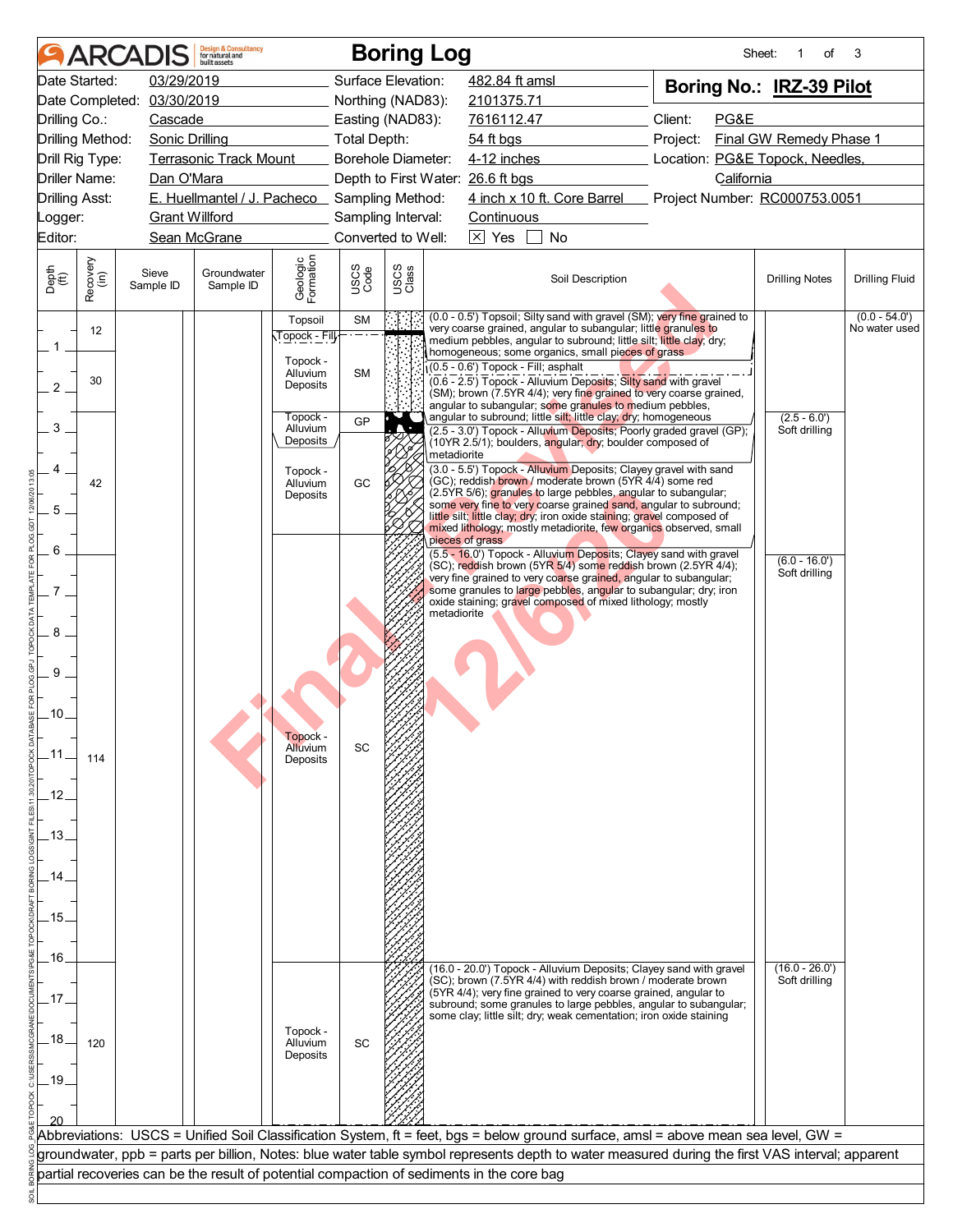|                                         |                  | <b>ARCADIS</b>             | <b>Design &amp; Consultancy</b><br>for natural and<br>huilt assets |                             |                           |               | <b>Boring Log</b>                                                                                                                                                                                                                                                                                                                                   | Sheet:                                        | 2<br>of                 | 3                     |
|-----------------------------------------|------------------|----------------------------|--------------------------------------------------------------------|-----------------------------|---------------------------|---------------|-----------------------------------------------------------------------------------------------------------------------------------------------------------------------------------------------------------------------------------------------------------------------------------------------------------------------------------------------------|-----------------------------------------------|-------------------------|-----------------------|
| Date Started:                           |                  | 03/29/2019                 |                                                                    |                             | Surface Elevation:        |               | 482.84 ft amsl                                                                                                                                                                                                                                                                                                                                      | Boring No.: IRZ-39 Pilot                      |                         |                       |
|                                         |                  | Date Completed: 03/30/2019 |                                                                    |                             | Northing (NAD83):         |               | 2101375.71                                                                                                                                                                                                                                                                                                                                          |                                               |                         |                       |
| Drilling Co.:                           |                  | Cascade                    |                                                                    |                             | Easting (NAD83):          |               | 7616112.47                                                                                                                                                                                                                                                                                                                                          | Client:<br>PG&E                               |                         |                       |
| Drilling Method:                        |                  | <b>Sonic Drilling</b>      |                                                                    |                             | <b>Total Depth:</b>       |               | 54 ft bgs                                                                                                                                                                                                                                                                                                                                           | Project:                                      | Final GW Remedy Phase 1 |                       |
| Drill Rig Type:<br><b>Driller Name:</b> |                  |                            | <b>Terrasonic Track Mount</b>                                      |                             | <b>Borehole Diameter:</b> |               | $4-12$ inches                                                                                                                                                                                                                                                                                                                                       | Location: PG&E Topock, Needles,<br>California |                         |                       |
| <b>Drilling Asst:</b>                   |                  | Dan O'Mara                 | E. Huellmantel / J. Pacheco Sampling Method:                       |                             |                           |               | Depth to First Water: 26.6 ft bgs<br>4 inch x 10 ft. Core Barrel Project Number: RC000753.0051                                                                                                                                                                                                                                                      |                                               |                         |                       |
| Logger:                                 |                  | <b>Grant Willford</b>      |                                                                    |                             | Sampling Interval:        |               | Continuous                                                                                                                                                                                                                                                                                                                                          |                                               |                         |                       |
| Editor:                                 |                  |                            | Sean McGrane                                                       |                             | Converted to Well:        |               | $\boxed{\times}$ Yes<br>No                                                                                                                                                                                                                                                                                                                          |                                               |                         |                       |
|                                         |                  |                            |                                                                    |                             |                           |               |                                                                                                                                                                                                                                                                                                                                                     |                                               |                         |                       |
| Depth<br>(ft)                           | Recovery<br>(in) | Sieve<br>Sample ID         | Groundwater<br>Sample ID                                           | Geologic<br>Formation       | USCS<br>Code              | USCS<br>Class | Soil Description                                                                                                                                                                                                                                                                                                                                    |                                               | <b>Drilling Notes</b>   | <b>Drilling Fluid</b> |
| $21 -$<br>22.<br>23.                    | 120              |                            |                                                                    |                             | SC                        |               | (20.0 - 25.0') Topock - Alluvium Deposits; Clayey sand with gravel<br>(SC); reddish brown / moderate brown (5YR 4/4) little red (2.5YR<br>5/6); very fine grained to very coarse grained, angular to<br>subangular; some clay; little granules to medium pebbles, angular<br>to subangular; little silt; dry; weak cementation; iron oxide staining |                                               |                         |                       |
| 24.                                     |                  |                            |                                                                    |                             |                           |               |                                                                                                                                                                                                                                                                                                                                                     |                                               |                         |                       |
| 25.                                     |                  |                            |                                                                    |                             |                           |               |                                                                                                                                                                                                                                                                                                                                                     |                                               |                         |                       |
|                                         |                  |                            |                                                                    | Topock -<br>Alluvium        | SC                        |               | (25.0 - 26.0') Topock - Alluvium Deposits; Clayey sand with gravel<br>(SC); reddish brown (5YR 5/4) some reddish brown (2.5YR 4/4);                                                                                                                                                                                                                 |                                               |                         |                       |
| 26.                                     |                  |                            |                                                                    | Deposits                    |                           |               | very fine grained to very coarse grained, angular to subangular;<br>some granules to large pebbles, angular to subangular; little silt;                                                                                                                                                                                                             |                                               | $(26.0 - 36.0')$        |                       |
|                                         |                  |                            |                                                                    |                             |                           |               | little clay; dry to moist; weak cementation; gravel composed of<br>mixed lithology; mostly metadiorite, moist at 25.6'                                                                                                                                                                                                                              |                                               | Rough drilling          |                       |
| 27.                                     |                  |                            |                                                                    | Topock -                    |                           |               | (26.0 - 29.0') Topock - Alluvium Deposits; Clayey sand with gravel<br>$\overline{\rm (SC)}$ ; dark reddish gray (5YR 4/2) with red (2.5YR 4/6); very fine                                                                                                                                                                                           |                                               |                         |                       |
|                                         |                  |                            |                                                                    | Alluvium                    | <b>SC</b>                 |               | grained to very coarse grained, angular to subround; little granules                                                                                                                                                                                                                                                                                |                                               |                         |                       |
| 28.                                     |                  | IRZ-39-SS-                 |                                                                    | Deposits                    |                           |               | to medium pebbles, angular to subangular; little silt; little clay;<br>moist; moderate cementation; iron oxide staining; gravel                                                                                                                                                                                                                     |                                               | (27.8')<br>Approximate  |                       |
|                                         |                  | 26-31<br>3/31/2019         |                                                                    |                             |                           |               | composed of mixed lithology; mostly metadiorite                                                                                                                                                                                                                                                                                                     |                                               | depth to water          |                       |
| .29.                                    |                  | 10:27                      | IRZ-39-VAS-<br>27-32                                               | Topock -                    |                           |               | (29.0 - 30.0') Topock - Alluvium Deposits; Clayey sand with gravel                                                                                                                                                                                                                                                                                  |                                               | table                   |                       |
|                                         |                  |                            | $(29$ ppb)<br>3/30/2019                                            | Alluvium<br><b>Deposits</b> | SC                        |               | (SC); red (2.5YR 4/6) some red / moderate reddish brown (10R<br>4/6); very fine grained to very coarse grained, angular to subround;                                                                                                                                                                                                                |                                               |                         |                       |
| 30.                                     |                  |                            | 09:16                                                              |                             |                           |               | some granules to very large pebbles, angular to subangular; little<br>subangular; little silt; little clay; moist to dry; moderate                                                                                                                                                                                                                  |                                               |                         |                       |
| $-31$                                   |                  |                            |                                                                    |                             |                           |               | cementation; iron oxide staining; gravel composed of mixed<br>lithology, mostly metadiorite, moist from 29-30', dry from 30-36'                                                                                                                                                                                                                     |                                               |                         |                       |
|                                         | 120              |                            |                                                                    |                             |                           |               | (30.0 - 39.0') Topock - Weathered Bedrock - conglomerate;                                                                                                                                                                                                                                                                                           |                                               |                         |                       |
| 32.                                     |                  |                            |                                                                    |                             |                           |               | Clayey sand with gravel (SC); red (2.5YR 4/6) some red /<br>moderate reddish brown (10R 4/6); very fine grained to very                                                                                                                                                                                                                             |                                               |                         |                       |
|                                         |                  |                            |                                                                    |                             |                           |               | coarse grained, angular to subround; some granules to very large<br>pebbles, angular to subangular; little subangular; little silt; little                                                                                                                                                                                                          |                                               |                         |                       |
| $.33 -$                                 |                  |                            |                                                                    |                             |                           |               | clay; moist to dry; moderate cementation; iron oxide staining;<br>gravel composed of mixed lithology, mostly metadiorite                                                                                                                                                                                                                            |                                               |                         |                       |
|                                         |                  | IRZ-39-SS-<br>31-36        |                                                                    |                             |                           |               |                                                                                                                                                                                                                                                                                                                                                     |                                               |                         |                       |
| 34.                                     |                  | 3/31/2019<br>10:31         |                                                                    | Topock -                    |                           |               |                                                                                                                                                                                                                                                                                                                                                     |                                               |                         |                       |
|                                         |                  |                            |                                                                    | Weathered<br>Bedrock -      | SC                        |               |                                                                                                                                                                                                                                                                                                                                                     |                                               |                         |                       |
| 35.                                     |                  |                            |                                                                    | conglomerate                |                           |               |                                                                                                                                                                                                                                                                                                                                                     |                                               |                         |                       |
|                                         |                  |                            |                                                                    |                             |                           |               |                                                                                                                                                                                                                                                                                                                                                     |                                               |                         |                       |
| 36.                                     |                  |                            |                                                                    |                             |                           |               |                                                                                                                                                                                                                                                                                                                                                     |                                               | $(36.0 - 46.0')$        |                       |
|                                         |                  |                            |                                                                    |                             |                           |               |                                                                                                                                                                                                                                                                                                                                                     |                                               | Rough drilling          |                       |
| 37.                                     |                  |                            |                                                                    |                             |                           |               |                                                                                                                                                                                                                                                                                                                                                     |                                               |                         |                       |
|                                         | 36               | IRZ-39-SS-                 |                                                                    |                             |                           |               |                                                                                                                                                                                                                                                                                                                                                     |                                               |                         |                       |
| 38.                                     |                  | 36-41<br>3/31/2019         |                                                                    |                             |                           |               |                                                                                                                                                                                                                                                                                                                                                     |                                               |                         |                       |
|                                         |                  | 10:34                      |                                                                    |                             |                           |               |                                                                                                                                                                                                                                                                                                                                                     |                                               |                         |                       |
| 39                                      |                  |                            |                                                                    | Topock-                     |                           |               | (39.0 - 44.0') Topock - Competent Bedrock - conglomerate; red                                                                                                                                                                                                                                                                                       |                                               |                         |                       |
| 40                                      | 84               |                            |                                                                    | Competent<br>Bedrock -      |                           |               | (2.5YR 5/6); dry; iron oxide staining; friable conglomerate, highly<br>fractured and pulverized, when moist pulverized rock has low                                                                                                                                                                                                                 |                                               |                         |                       |
|                                         |                  |                            |                                                                    |                             |                           |               | Abbreviations: USCS = Unified Soil Classification System, ft = feet, bgs = below ground surface, amsl = above mean sea level, GW =                                                                                                                                                                                                                  |                                               |                         |                       |
|                                         |                  |                            |                                                                    |                             |                           |               | groundwater, ppb = parts per billion, Notes: blue water table symbol represents depth to water measured during the first VAS interval; apparent                                                                                                                                                                                                     |                                               |                         |                       |
|                                         |                  |                            |                                                                    |                             |                           |               | partial recoveries can be the result of potential compaction of sediments in the core bag                                                                                                                                                                                                                                                           |                                               |                         |                       |
|                                         |                  |                            |                                                                    |                             |                           |               |                                                                                                                                                                                                                                                                                                                                                     |                                               |                         |                       |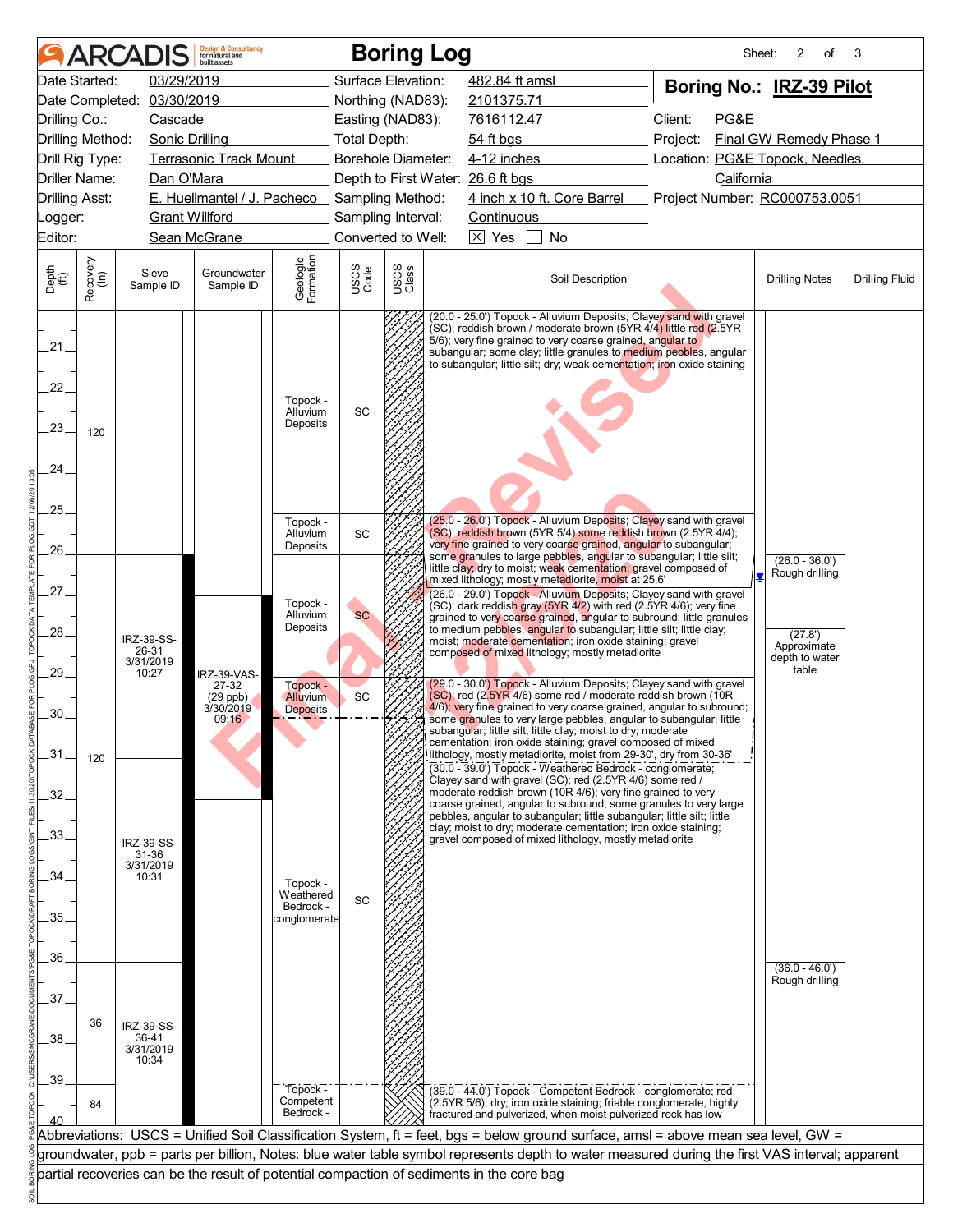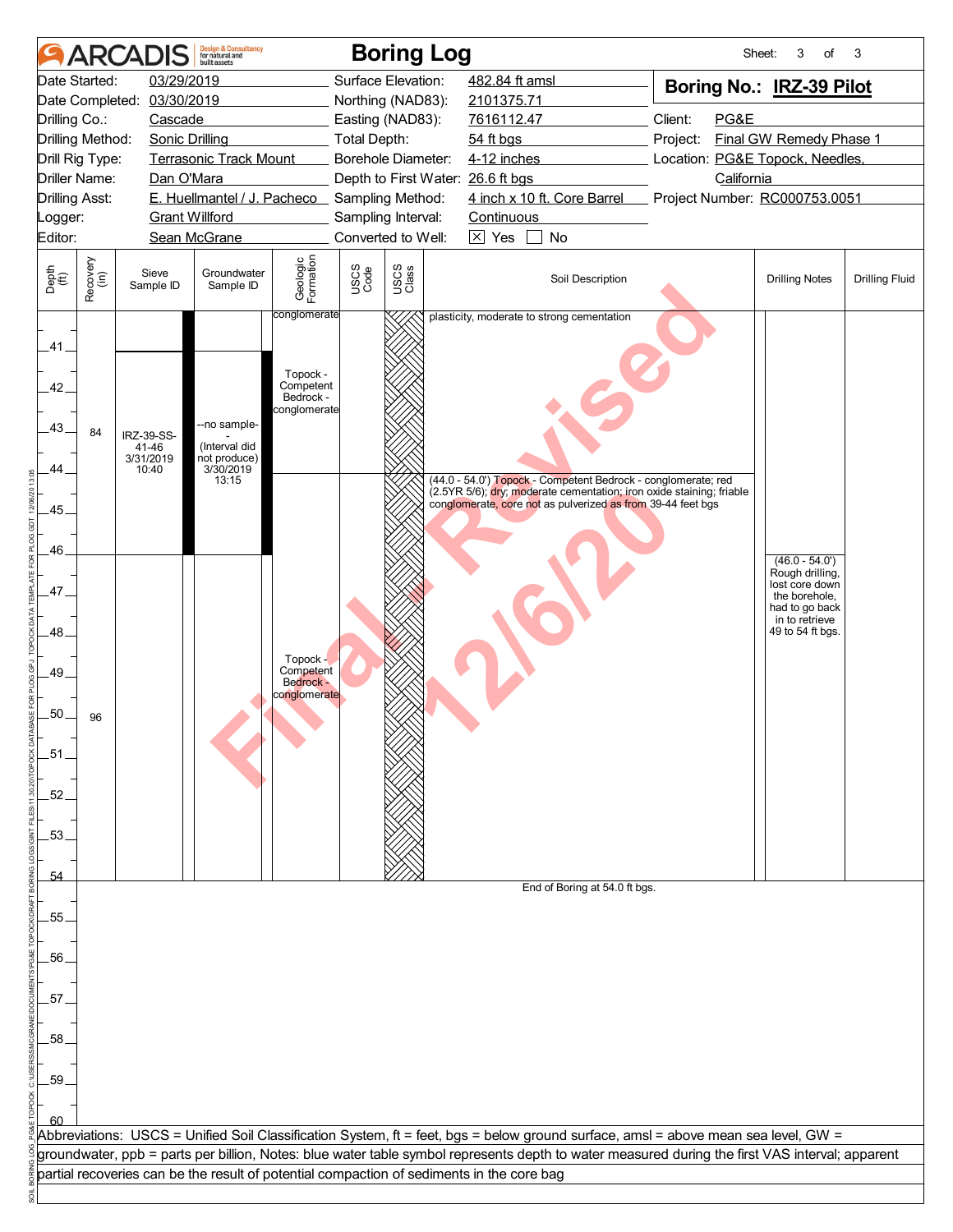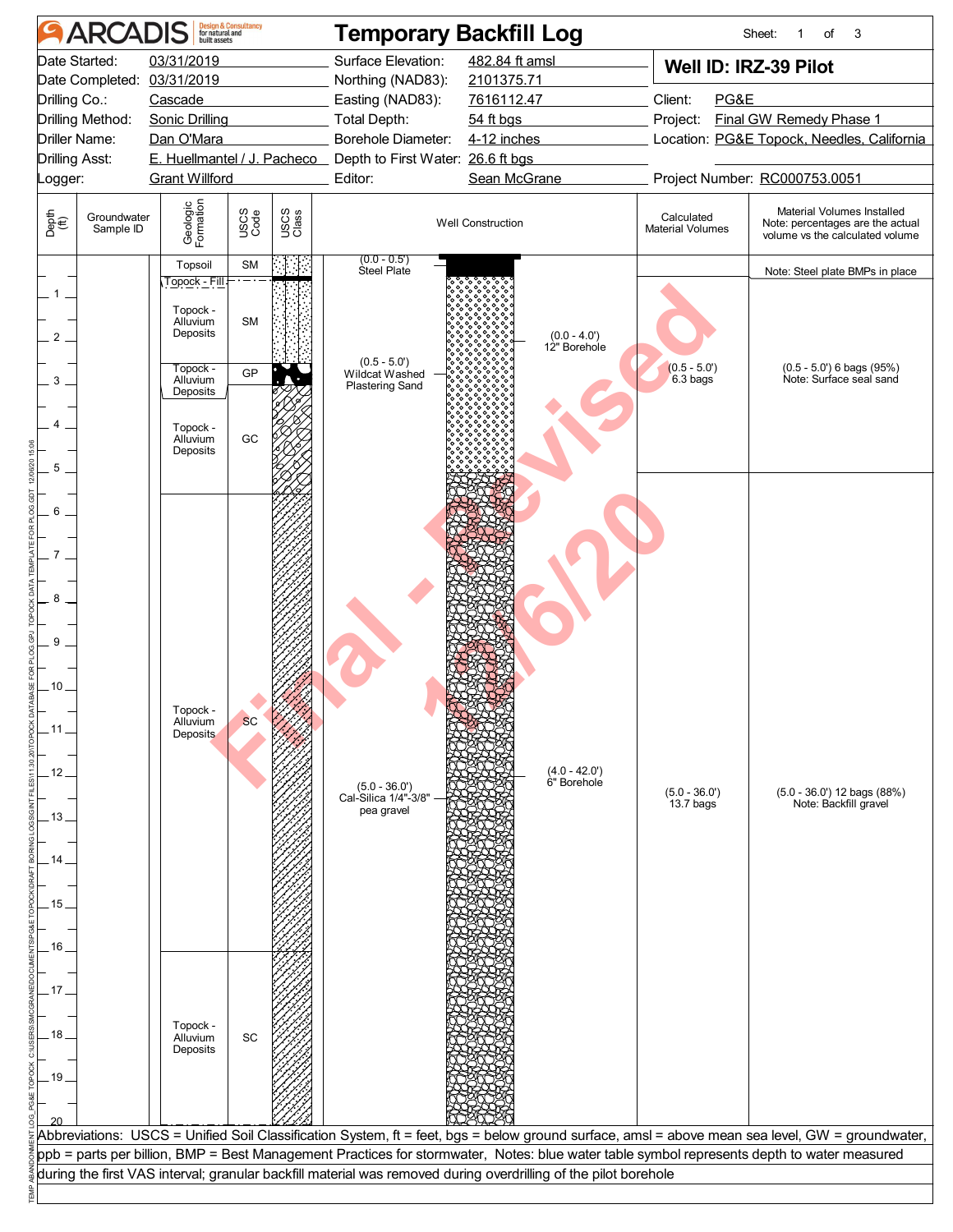